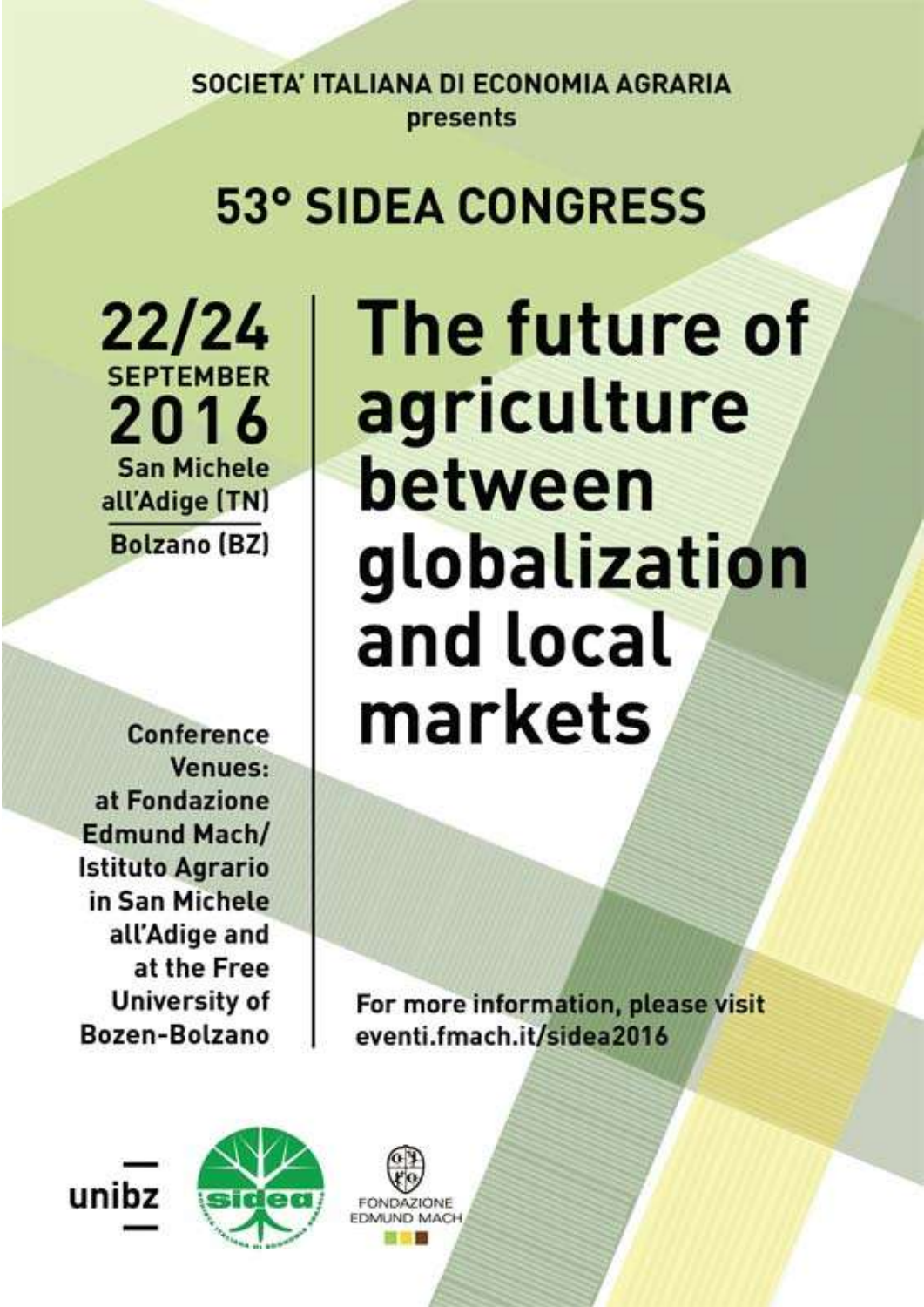**53° SIDEA CONGRESS** 



### **SOCIETÀ ITALIANA DI ECONOMIA AGRARIA**

### **The future of agriculture between globalization and local markets**

### **53 rd Congress San Michele all'Adige|Bozen-Bolzano 22-24 September 2016**

Agriculture is in the middle of a global debate on the benefits of open markets and free trade on the one hand and the ongoing trend to localize food production at the point of consumption on the other. Consumers are paying more attention to how and where the food they eat is produced. In addition, the globalized patterns of food production and consumption are criticized for their unsustainability which raises a fundamental question: Does the transition towards a more sustainable economy require fundamental changes in the way we produce food, how it is processed and where it is transported and consumed.

Globalization and free trade agreements including agriculture bear the promise of welfare gains and increased competition. However, in the last decade agricultural markets have also become increasingly volatile due to increased international competition, the impacts of globalization, climate change, financial and economic crises, energy markets, and changing international trade relations as well as a concentration of large food retailers and a growing asymmetry in bargaining power within the food supply chain. At the same time, the demand structure for agricultural and food products has become much more complex. Consumers are becoming more aware and responsible, and attentive attributes related to the origin of their food, local and cultural identity, social standards and ethics as well as food security, environmental and health issues.

When considering such economic, social and environmental developments, the political context and its evolution cannot be ignored. It has affected the complex reform process of the Common Agricultural Policy in the European Union with its progressive dismantling of price support policies, its reorientation towards the market and more indirect measures of intervention that center on the reorganization of supply (e.g. producer organizations, inter-branch organizations, contracts, product designations, and more sustainable resource management practices). These measures serve a number of goals including a rebalancing and greater transparency of relationships within the food supply chain, a higher competitiveness of the agricultural sector, a stabilization of agricultural incomes as well as environmental improvements.

The dynamics of the agro-food system and related policies are affected by the potential gains from a more liberal trade regime in global markets and the evolving trend towards a more sustainable production system linked to the social, cultural and environmental values of local markets.

The 53<sup>rd</sup> SIDEA Congress taking place in San Michele all'Adige and Bozen-Bolzano intends to stimulate a scientific discussion on the future of agriculture caught between liberalism and localism which is marked by the dualism of opening global markets and the demand for local products linked to territory and traditions. The local reality of agricultural production within the Alpine mountain environment of Trentino-Alto Adige seeks to combine the needs of the territory with those of internationalized food markets.

The dichotomy of liberalism vs. localism involves multiple challenges requiring appropriate answers to guarantee a sustainable path of local and global agricultural development which will also require policy changes with implications for all actors along the supply chain and for agriculture's role in economic, social and environmental terms.

However, these challenges open new frontiers in organizational development, cooperation and networking, for supply chain reorganization, for changes in consumption behavior and demand and consumer education, for innovation through research and development, for a more sustainable and ecological production and market development, and for a concurrent adaptation to climate change. Based on these challenges, we propose the following ideas for the themes of parallel session:

#### **1. International trade regulation and market organization**

- Governance of agro-food and rural systems
- Product quality and international trade
- TTIP and the agro-food system
- Rules of origin, certification and international trade

#### **2. Market structure of local and global demand**

- Protection of product origin and local development
- Economies of scale, horizontal and vertical integration
- Marketing of sustainable food and local marketing
- Value creation and sharing in local food chains
- National and international regulatory framework

#### **3. New frontiers of organizational development, cooperation and networking**

Organizational development and the role of producer organization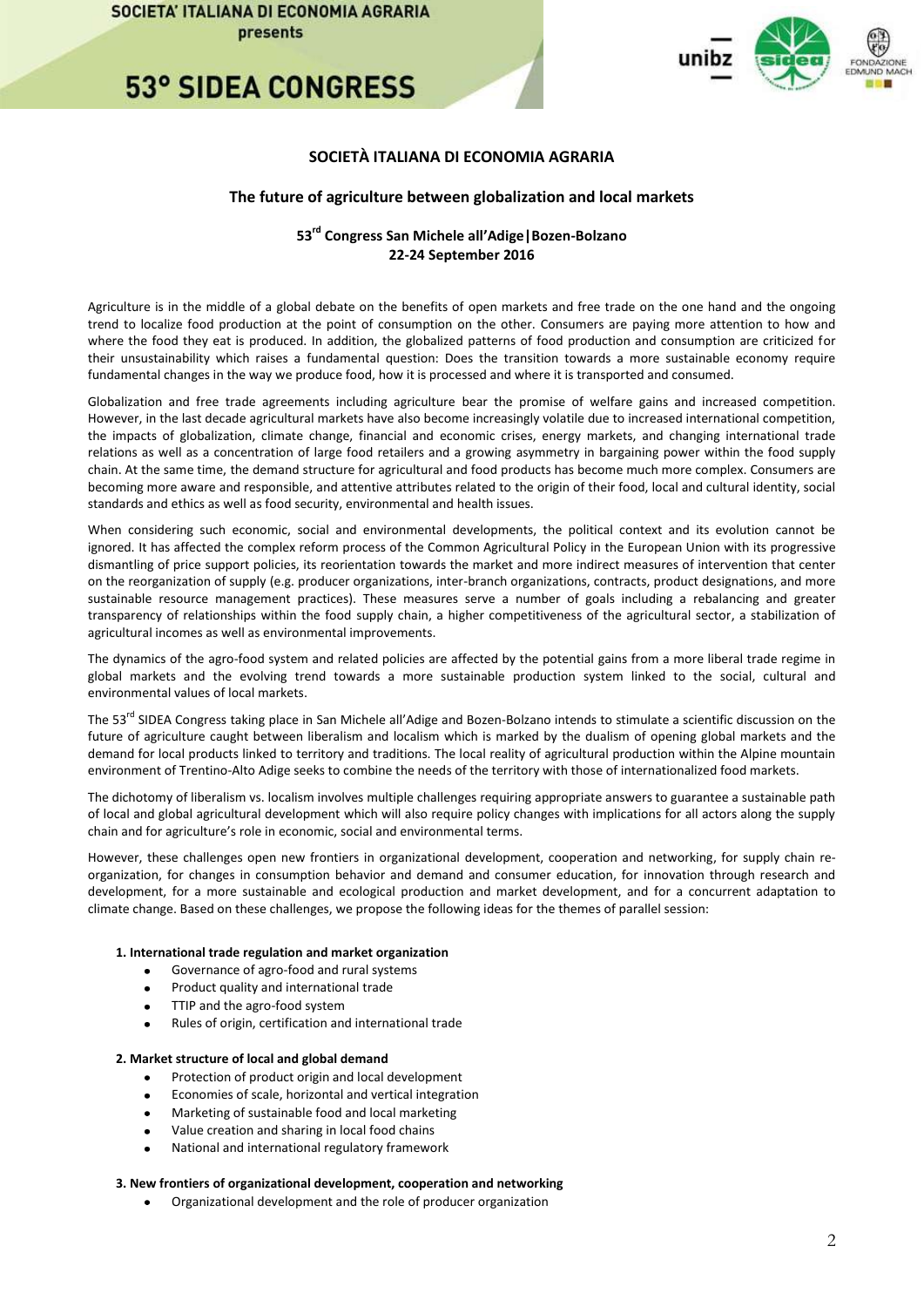presents

# **53° SIDEA CONGRESS**

- Ownership structures and producer incentives
- Re-organization of the supply chain, contract design
- $\bullet$ Developing a suitable policy framework

### **4. Innovations towards sustainable production and market development**

- Climate change adaptation strategies for agriculture and forestry
- Technological innovations and product differentiation
- Innovation of sustainable marketing strategies
- $\bullet$ Circular agro-food economy

#### **5. Sustainable Consumption Patterns**

- Distribution efficiency and reduction of food waste
- Ethical and social responsibility in food production, distribution and consumption
- Education and training for sustainable consumption
- New food distribution models

### **6. Agricultural Policies beyond 2020**

- CAP market organization and competition
- Integration of national and regional policies for agricultural market development
- Policy evaluation of existing market regulations and organization rules
- Rural development policies in the context of market regulation

### *STRUCTURE OF THE CONFERENCE*

The 53<sup>rd</sup> SIDEA Congress will stretch over two days with the first day to be held in San Michele all'Adige at Fondazione Edmund Mach/Istituto Agrario di San Michele all'Adige (TN) and the second day in Bolzano, at the main building of the Free University of Bozen-Bolzano. The first day will have a plenary session of scientific/institutional nature entitled *Outlook for global agricultural markets and food policies* with representatives of OECD and EU and one parallel session. The second day will include a plenary session of a scientific nature entitled *Agriculture between Globalization and Local Markets*, three parallel sessions and the member assembly. A round table discussion on the theme *Local Agricultural Development vs. Globalization of Markets* will conclude the second day. The traditional study tour will follow the congress on Saturday, September 24, 2016.

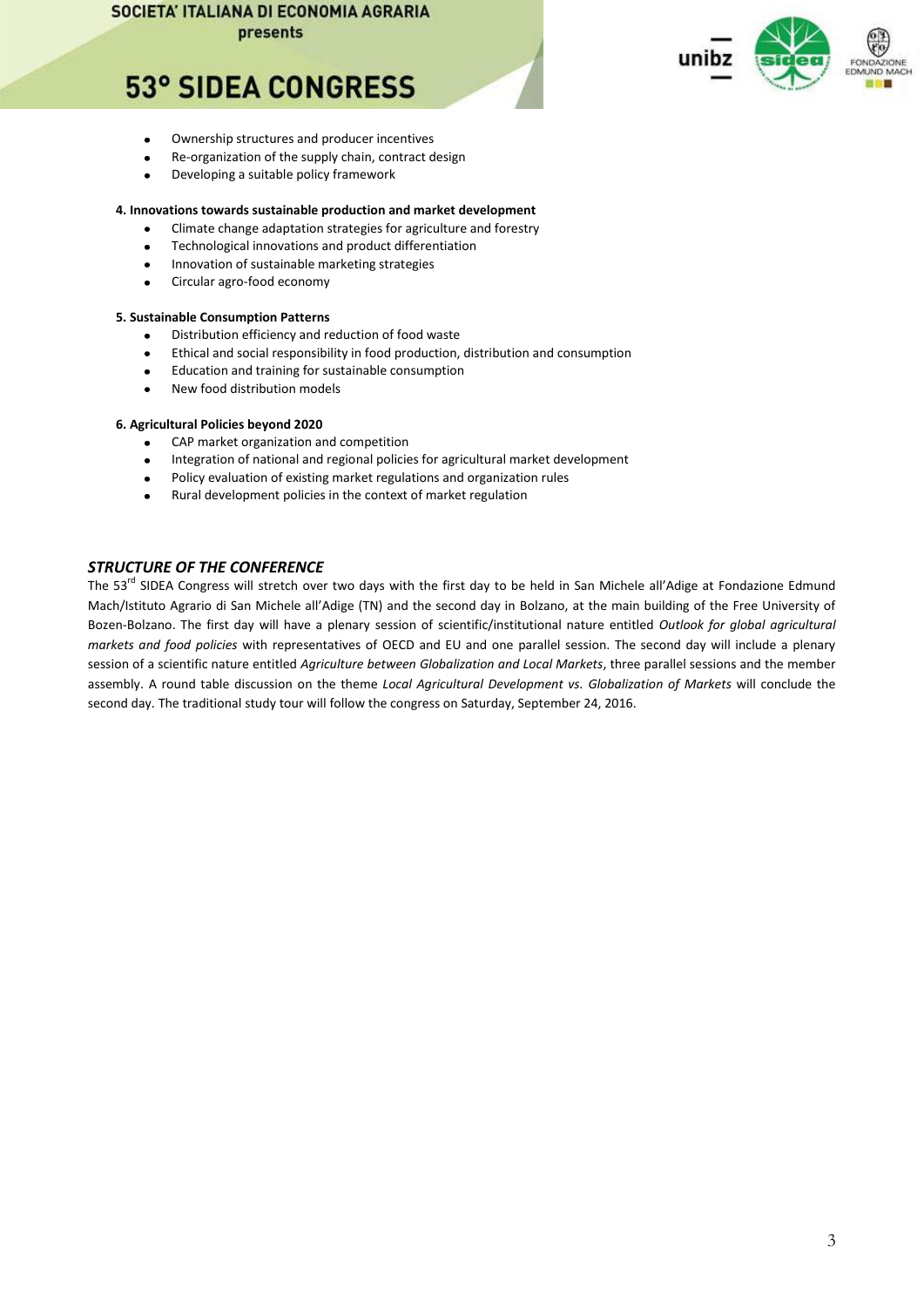### **53° SIDEA CONGRESS**



### **CONFERENCE PROGRAM**

### **THURSDAY 22nd September**

#### **Morning**

11.00 - 13.30 Registration of Partecipants 12.30 - 13.30 Welcome lunch

### **Afternoon**

13.30 - 14.30 SIDEA member Assembly 14.30 - 14.45 Welcome of the Authorities

**14.45 - 16.00 First Plenary Session"***Outlook for Global Agricultural Markets and Food Policies***" Jonathan Brooks** Agricultural Markets and the Challenge of Global Food Security **Stefan Tangerman** Global Trade vs. Local Markets **Andrea Segrè** Food production and consumption: from global trends to individual behavior

16.00 - 16.30 Discussion 16.30 - 17.00 Coffee break 17.00 - 18.15 Parallel Session I

| Sub-<br>session | Room<br>number | Chair     | <b>Authors</b>                                                                                                                      | <b>Title</b>                                                                                                                                                                                                                  |
|-----------------|----------------|-----------|-------------------------------------------------------------------------------------------------------------------------------------|-------------------------------------------------------------------------------------------------------------------------------------------------------------------------------------------------------------------------------|
|                 |                | Falasconi |                                                                                                                                     |                                                                                                                                                                                                                               |
| 1               | Room1          |           | Francesca Galli, Sabrina<br>Arcuri, Gianluca Brunori,<br>Bridin Carrol, Aniek<br>Hebinck, Deirde O Connor,<br><b>Henk Oostindie</b> | The food poverty challenge: comparing food<br>assistance across EU countries                                                                                                                                                  |
|                 |                |           | Mario Grosso, Camilla Tua,<br>Simone Nessi                                                                                          | REDUCE project: definition of a<br>methodology for quantifying food waste by<br>means of targeted waste composition<br>analysis                                                                                               |
|                 |                |           | Clara Cicatiello, Silvio<br>Franco, Luca Falasconi<br>Rosa Maria Fanelli, Angela<br>Di Nocera                                       | Tricks in measuring retail food waste: how<br>to get consistent and reliable data<br>The importance of training and education in<br>sustainable consumption practices and<br>reduction of food waste                          |
|                 |                | Severini  |                                                                                                                                     |                                                                                                                                                                                                                               |
| 2               |                |           | Emanuele Blasi, Angelo<br>Martella, Nicolò Passeri,<br>Massimo Coltorti                                                             | Introduction of an eco-innovation in a<br>Nitrate Vulnerable Zone: a mapping<br>assessment to address RDP intervention in<br>Po-Volano Burana Basin                                                                           |
|                 |                |           | Nina Drejerska, Jarosław<br>Gołebiewski<br>Franco Rosa                                                                              | Condition and potential for development of<br>the bioeconomy across Polish regions<br>Biorefineries in the biobased economy:<br>recycling the whey (WSC) in bio-Polimer<br>Production: logistic and economic<br>opportunities |
|                 |                |           | Simone Severini, Raffaele<br>Cortignani, Gabriele Dono,<br>Emanuele Vita                                                            | How much is the value of crop output that<br>derives from irrigated agriculture in Italy?                                                                                                                                     |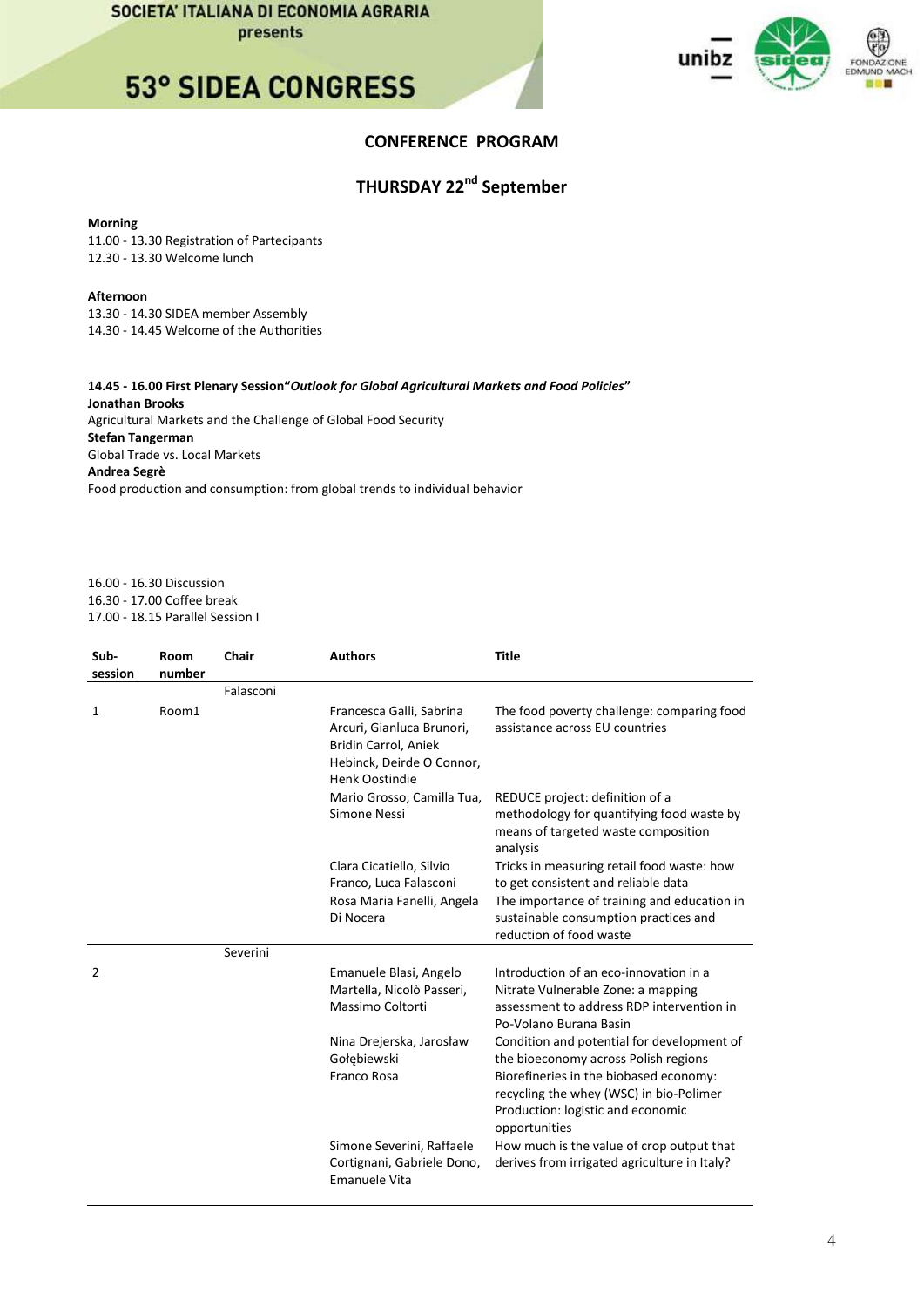# **53° SIDEA CONGRESS**



|   | Cicia      |                                                        |                                                                                       |
|---|------------|--------------------------------------------------------|---------------------------------------------------------------------------------------|
| 3 |            | Stefania Troiano, Federico<br>Nassivera, Francesco     | Consumers' attitudes toward organic<br>cotton: a survey on a corporate social         |
|   |            | Marangon, Sandro Sillani                               | responsibility initiative in Friuli Venezia<br>Giulia region.                         |
|   |            | Marco Lerro, Maria                                     | Universal values and support for corporate                                            |
|   |            | Raimondo, Roberto Freda                                | social responsibility                                                                 |
|   |            | Marco Lerro, Francesco                                 | Consumer's willingness to pay for                                                     |
|   |            | Caracciolo, Riccardo                                   | multidimensional corporate social                                                     |
|   |            | Vecchio, Luigi Cembalo<br>Stefanella Stranieri, Teresa | responsibility                                                                        |
|   |            | Del Giudice, Francesco                                 | Willingness to pay for corporate social<br>responsibility certifications: the case of |
|   |            | Caracciolo, Ricci, Luigi                               | canned tuna fish.                                                                     |
|   |            | Cembalo, Alessandro                                    |                                                                                       |
|   |            | Banterle, Gianni Cicia                                 |                                                                                       |
|   | Schimmenti |                                                        |                                                                                       |
| 4 |            |                                                        |                                                                                       |
|   |            | Vasco Boatto, Federica                                 | Agricultural Productivity in Veneto:                                                  |
|   |            | Bianchin, Laura Onofri                                 | Measurement, Trends, and Drivers                                                      |
|   |            | Roberto Furesi, Fabio A.                               | Profitability, Efficiency and Development of                                          |
|   |            | Madau, Pietro Pulina                                   | the Sardinian Fisheries: an Analysis on<br>Cooperatives                               |
|   |            | Adriano Ciani, Donatello                               | Strengthening the agritourism as a tool for                                           |
|   |            | Caruso                                                 | local sustainable development and<br>protection of origin of food products            |
|   |            | Carmelina Prete, Marco                                 | Well-being and rurality: a spatial tool for                                           |
|   |            | Viccaro, Mario Cozzi,                                  | rural development programs evaluation                                                 |
|   |            | Severino Romano                                        |                                                                                       |
|   |            | Roberta Sisto, Mathijs van                             | Participatory planning of rural development                                           |
|   |            | Vliet, Antonio Lopolito,<br>Gianluca Nardone           | strategies: a backcasting approach                                                    |

### **Evening**

18.30 - 19:30 Visit to historical wine cellar in San Michele 19.30 - 20.45 Social dinner 20.45 Bus transfer to Bolzano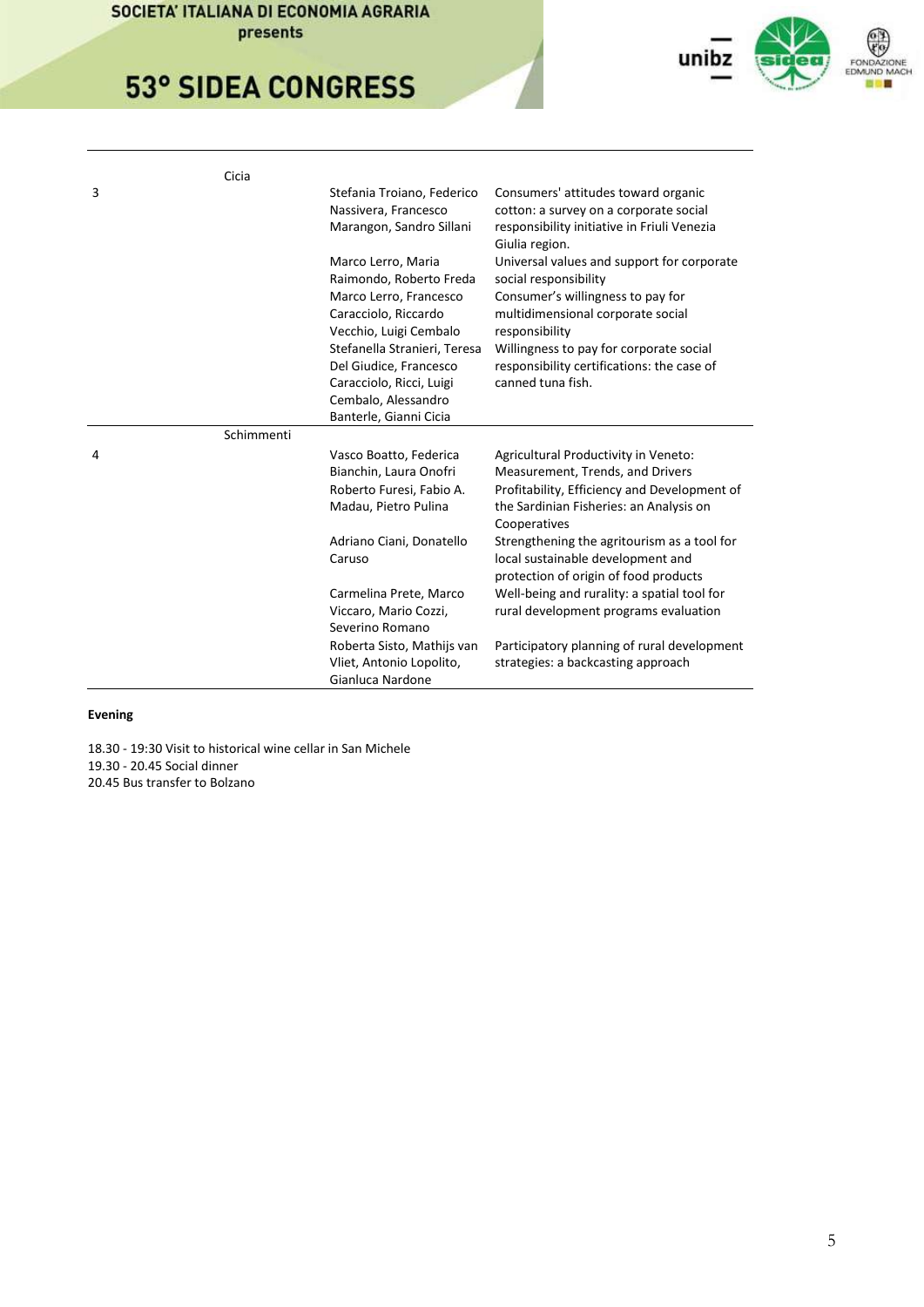



### **FRIDAY 23rd September**

### **Morning**

9.00 - 10.15 Parallel Session II

| Sub-<br>session | Room<br>number    | Chair             | <b>Authors</b>                                                                                                                                                            | Title                                                                                                                                                        |
|-----------------|-------------------|-------------------|---------------------------------------------------------------------------------------------------------------------------------------------------------------------------|--------------------------------------------------------------------------------------------------------------------------------------------------------------|
|                 |                   | Pomarici          |                                                                                                                                                                           |                                                                                                                                                              |
| J.              | D1.01             |                   | Mariantonietta Fiore, Maria Crescimanno,<br>Francesco Contò, Marcella Giacomarra,<br>Antonino Galati                                                                      | The role of third-party certification on the<br>economic and financial performance: the case<br>of the wine industry in the Italian<br>"Mezzogiorno" regions |
|                 |                   |                   | Oriana Gava, Fabio Bartolini, Gianluca<br><b>Brunori</b>                                                                                                                  | The innovation-decision process in farm biogas<br>adoption in Tuscany                                                                                        |
|                 |                   |                   | Eugenio Pomarici, Luigino Barisan, Vasco<br>Boatto, Luigi Galletto                                                                                                        | The Prosecco industry structure: a driver of<br>success?                                                                                                     |
|                 |                   | De Gennaro        |                                                                                                                                                                           |                                                                                                                                                              |
| 2               | D <sub>1.03</sub> |                   | Fabio Santeramo                                                                                                                                                           | Beyond the threshold. Trade, Storage and<br><b>Transaction Costs in Price Transmission Analysis</b>                                                          |
|                 |                   |                   | Lorenza Alexandra Lorenzetti                                                                                                                                              | Liberalisation: "one size fits all"? Considering<br>the sub Saharan Africa cotton sector experience                                                          |
|                 |                   |                   | Mauro Masiero, Davide Pettenella, Paolo<br>Omar Cerutti<br>Bernardo De Gennaro, Domenico Carlucci,<br>Luigi Roselli, Oscar José Rover                                     | Legality constraints: the emergence of a dual<br>market for tropical timber products?<br>Evaluating olive oil quality cues in the Brazilian<br>market        |
|                 |                   | <b>Borsellino</b> |                                                                                                                                                                           |                                                                                                                                                              |
| 3               | D <sub>0.02</sub> |                   | Nathalie Iofrida, Anna Irene De Luca, Alfio<br>Strano, Giovanni Gulisano                                                                                                  | Social life cycle assessment for agricultural<br>sustainability: comparison of two<br>methodological proposal in a paradigmatic<br>perspective               |
|                 |                   |                   | Biancamaria Torquati, Chiara Paffarini,<br>Tiziano Tempesta, Daniel Vecchiato<br>Barbara Pancino, Emanuela Blasi, Anne                                                    | Food products preferences from social farming:<br>evidence from choice modelling<br>Improve sustainability through agrifood chain                            |
|                 |                   |                   | Rappoldt, Stefano Pascucci, Luca Ruini,<br>Cesare Ronchi                                                                                                                  | partnerships: the case of horizontal agreements<br>in Padania Valley                                                                                         |
|                 |                   |                   | Emanuele Schimmenti, Giovanni Battista<br>Collura, Giuseppina Migliore, Caterina<br>Patrizia Di Franco, Valeria Borsellino                                                | A local challenge for a global product: the case<br>study of "pomodoro seccagno", the tomato<br>processed by Rinascita cooperative society                   |
|                 |                   | Forleo            |                                                                                                                                                                           |                                                                                                                                                              |
| 4               | D0.03             |                   | Frode Alfnes, Fabio Boncinelli, Leonardo<br>Casini, Caterina Contini, Francesca Gerini,<br>Caterina Romano, Gabriele Scozzafava<br>Beatrice Biondi, Luca Camanzi, Giorgio | Value of time saving in the preparation of food<br>Emerging new food consumption patterns: the                                                               |
|                 |                   |                   | Malorgio                                                                                                                                                                  | demand for "ready-to-eat" vegetarian products                                                                                                                |
|                 |                   |                   | Marina Tomic, Carla Cavallo and Marija<br>Cerjak                                                                                                                          | Investigating novel food acceptance among<br>consumers: the case of novel tuna based<br>product                                                              |
|                 |                   |                   | Maria Bonaventura Forleo, Manuela<br>Tamburro, Luigi Mastronardi, Vincenzo<br>Giaccio, Giancarlo Ripabelli                                                                | Eating habits among Italian university students:<br>a cross-sectional survey                                                                                 |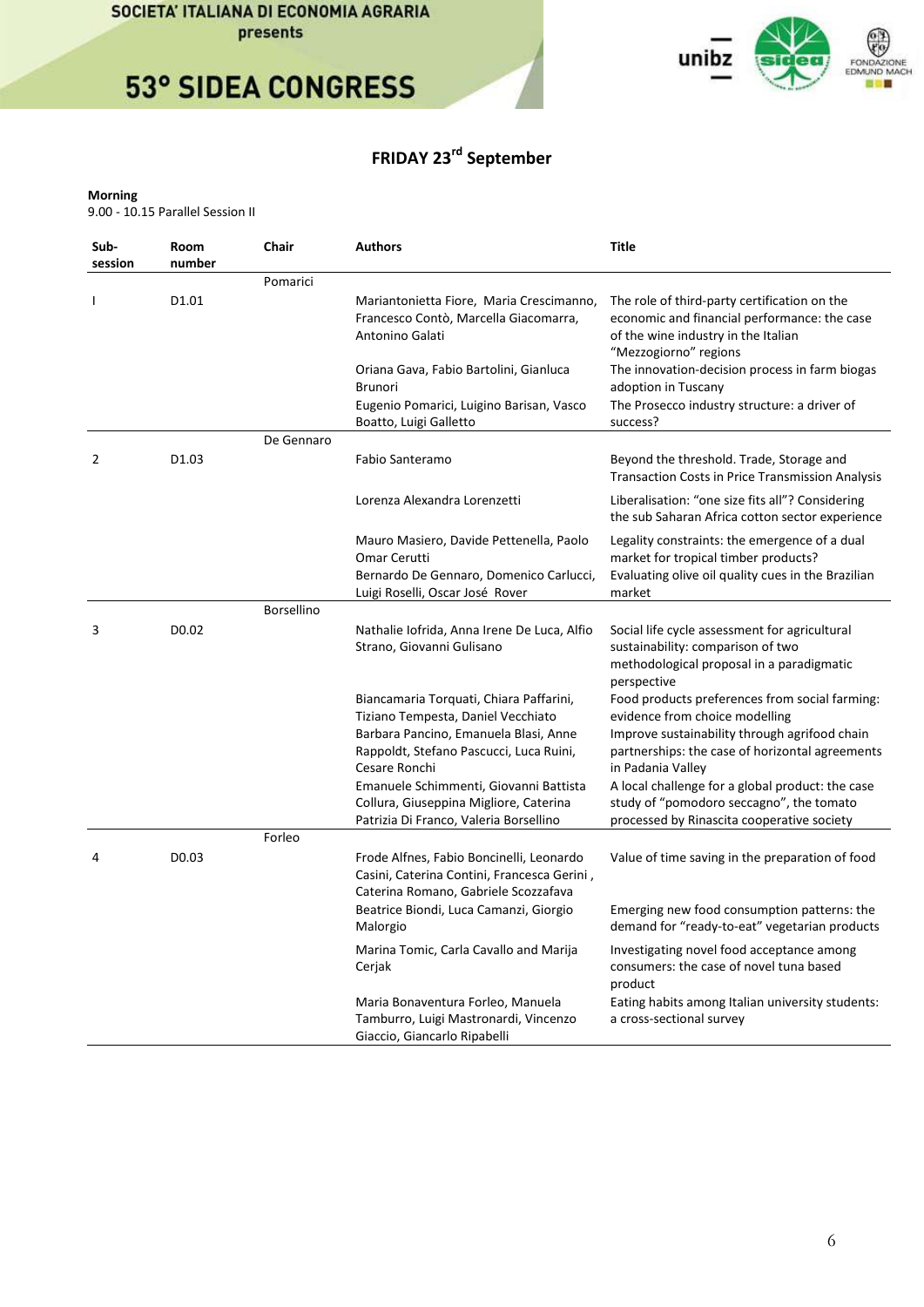presents

## **53° SIDEA CONGRESS**



10.15 - 10.45 Coffee break

10.45 - 11.00 Welcome of the Authorities, Room D1.01

### **11.00 - 12.30 Second Plenary Session "Agricoltural Markets between Globalization and Local Markets"**

**Round Table, Room D1.01**  Chair: Pietro Pulina Franco Panizza Herbert Dorfmann Aldo Bonomi

#### 12.30 - 14.00 Buffet lunch

#### **Afternoon**

14.00 - 15.15 Parallel Session II

| Sub-<br>session | Room<br>number    | Chair      | <b>Authors</b>                                                                                                                                                                                                                  | <b>Title</b>                                                                                                                                                                          |
|-----------------|-------------------|------------|---------------------------------------------------------------------------------------------------------------------------------------------------------------------------------------------------------------------------------|---------------------------------------------------------------------------------------------------------------------------------------------------------------------------------------|
|                 |                   | Schamel    |                                                                                                                                                                                                                                 |                                                                                                                                                                                       |
|                 | D <sub>1.01</sub> |            | Joachim Ewert, Jon H. Hanf                                                                                                                                                                                                      | Strategic Choices of South African Wine Co-<br>operatives                                                                                                                             |
|                 |                   |            | Mario Amato, Tiziana de Magistris, Giuliana<br>Sannino, Fabio Verneau                                                                                                                                                           | Assessing consumers' perception of sulphite in<br>wine: a case study using experimental auctions                                                                                      |
|                 |                   |            | Riccardo Vecchio, Eugenio Pomarici, Andrea Dal<br>Bianco, Vasco Boatto                                                                                                                                                          | Losing my tradition: Italian young adults and wine<br>consumption                                                                                                                     |
|                 |                   |            | Paolo Bogoni, Barbara Campisi, Marta Cosmina,<br>Gianluigi Gallenti, Francesco Marangon,<br>Stefania Troiano                                                                                                                    | Environmentally sustainable versus aesthetic<br>values motivating millennials preferences for wine<br>purchasing: evidence from an experimental<br>analysis in Italy                  |
|                 |                   | Cicatiello |                                                                                                                                                                                                                                 |                                                                                                                                                                                       |
| 2               | D <sub>0.02</sub> |            | Luca Falasconi, Matteo Boschini, Claudia<br>Giordano, Francesco Marangon, Silvio Franco,<br>Stefania Troiano, Clara Cicatiello<br>Matteo Vittuari, Simone Piras, Simone Righi,<br>Marco Setti, Matthew Grainger, Gavin Stewart, | Preliminary assessment of a methodology for<br>determining food waste in primary school<br>canteens<br>Limited rationality and investment in innovations<br>for food waste prevention |
|                 |                   |            | Lusine Aramyan, Natasha Valeeva<br>Claudia Giordano, Luca Falasconi, Matteo<br>Boschini, Andrea Segrè                                                                                                                           | Detecting drivers of household food waste in Italy:<br>methodological assessment of a diary study                                                                                     |
|                 |                   |            | Matteo Vittuari, Fabio De Menna, Silvia Gaiani,<br>Alessandro Politano, Jana Dietershagen, Andrea<br>Segrè, Silvia Scherhaufer                                                                                                  | The social impact of food redistribution initiatives:<br>a preliminary assessment                                                                                                     |
|                 |                   | Pilati     |                                                                                                                                                                                                                                 |                                                                                                                                                                                       |
| 3               | D0.03             |            | Teresa Panico, Teresa del Giudice, Francesco<br>Caracciolo, Pasquale Lombardi<br>Antonio Baselice, Biagia De Devitiis, Gianluca                                                                                                 | Italian consumers' attitude towards sustainable<br>wood products<br>Italian Consumers' Perception towards Insect                                                                      |
|                 |                   |            | Nardone, Antonio Stasi, Rosaria Viscecchia                                                                                                                                                                                      | Food with a Neuromarketing Approach                                                                                                                                                   |
|                 |                   |            | Cristiano Franceschinis, Riccardo Scarpa, Mara<br>Thiene, John Rose, Michele Moretto, Raffaele<br>Cavalli                                                                                                                       | Exploring the spatial heterogeneity of individual<br>preferences for ambient heating systems                                                                                          |
|                 |                   |            | Enrico Gori, Margherita Chang, Luca Iseppi,<br>Beniamino Cenci Goga                                                                                                                                                             | Assessment of the consumer's sensitivity to<br>animal welfare: an<br>application of the Rasch model                                                                                   |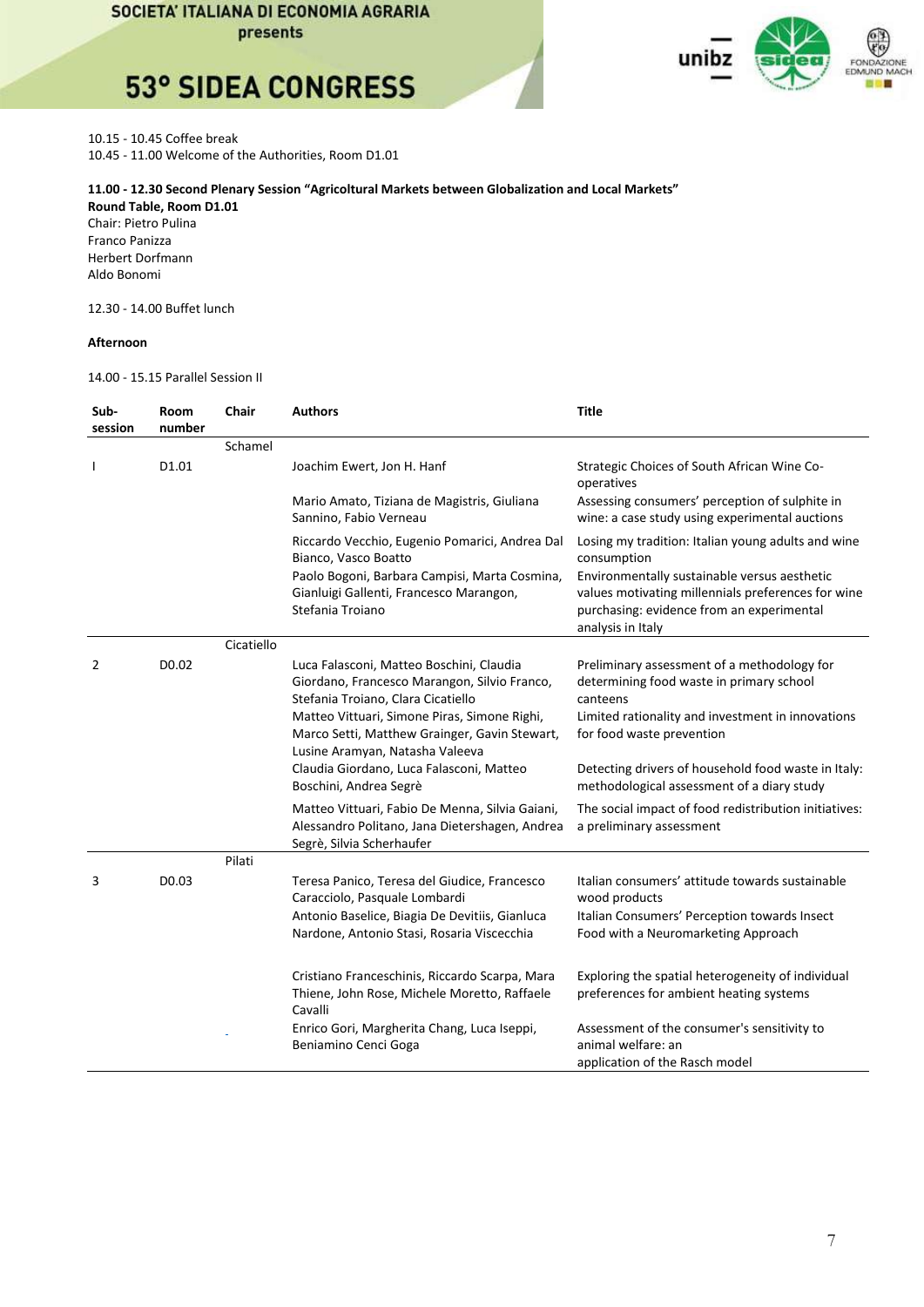presents

### **53° SIDEA CONGRESS**



15.15 - 15.45 Coffee break

- 15.45 16.45 International Association Meeting
- 17.00 17.45 Bus transfer to Laimburg Wine cellar. Meeting Point: Help Desk, 1st floor

18.00 - 19.00 Wine cellar visit

19.00 - 22.00 Typical dinner

22.15 - 22.45 Return to Bolzano

### **SATURDAY 24th September**

Study tour in Trentino/Alto Adige. Special focus: local wine production.

08:30 - 09:00 Bus transfer from Bolzano to Terlano

- 09:00 09:45 Visit of the Winery "Weinkellerei Terlan Cantina di Terlano" (www.kellerei-terlan.com)
- 10.00 11:00 Bus transfer to Mezzocorona
- 11:00 13:00 Visit to the Winery "Rotary" in Mezzocorona

13:00 - 14:30 Lunch and end of tour

- 14:30 14:45 Bus transfer to Trento Railway Station
- 15:00 16:00 Bus transfer to Bolzano

### **PROGRAM COMMITTEE**

**Local Organizing Committee**  Franco Giacomozzi Hannes Hell

### Vasco Boatto (President) Valeria Borsellino Filippo Brun Bernardo De Gennaro Maria B. Forleo Luciano Pilati Günter Schamel Andrea Segrè

### **PATRONAGE**



Ministero delle politiche agricole alimentari e forestali





regione autokoma teditiko auto adkia<br>Autokome region teditiko sudtroj.<br>Tegion autokoma teditik sudtroj.



PROVENCIA AUTONOMA DI TRENTO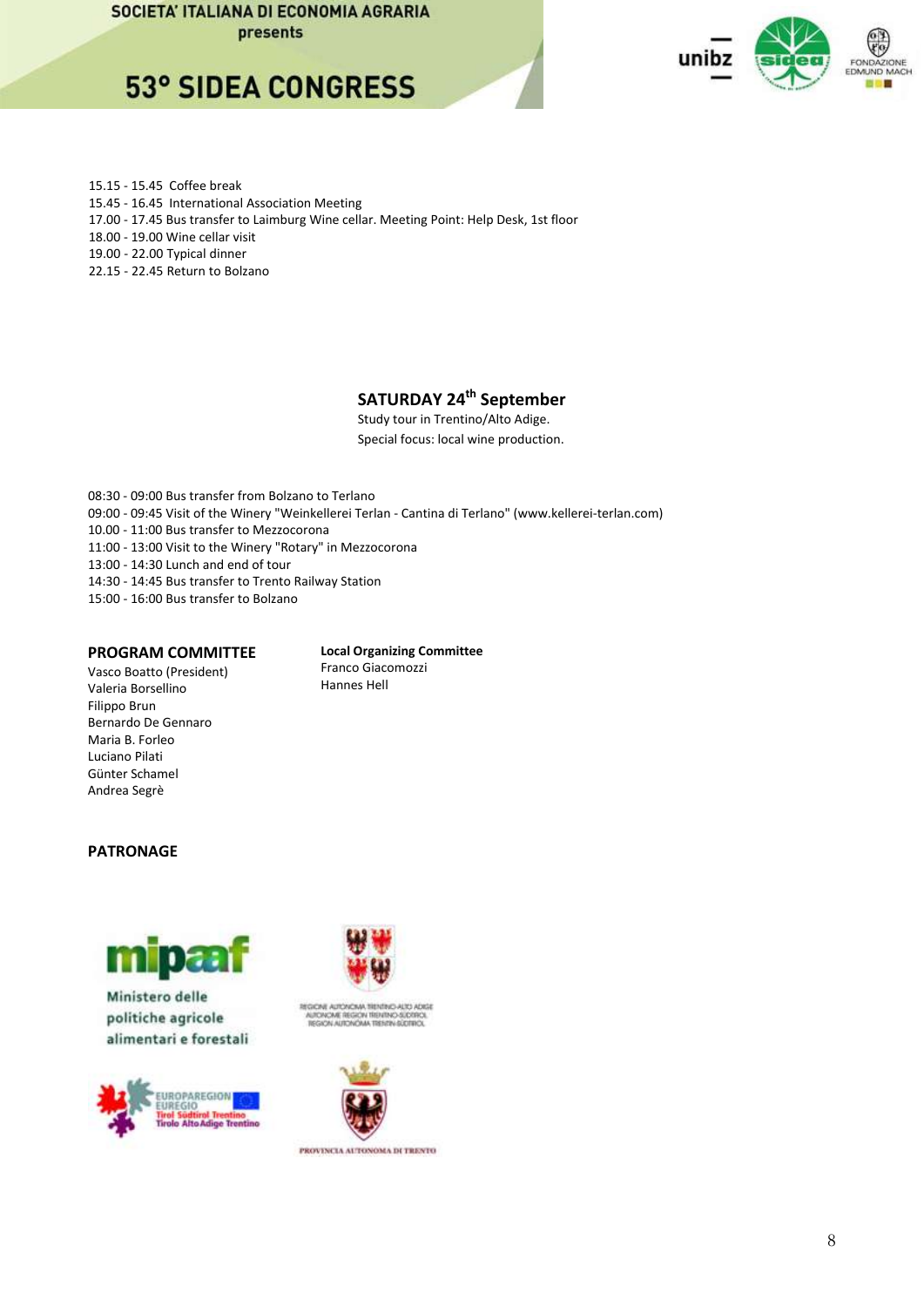### **53° SIDEA CONGRESS**



**SPONSOR**